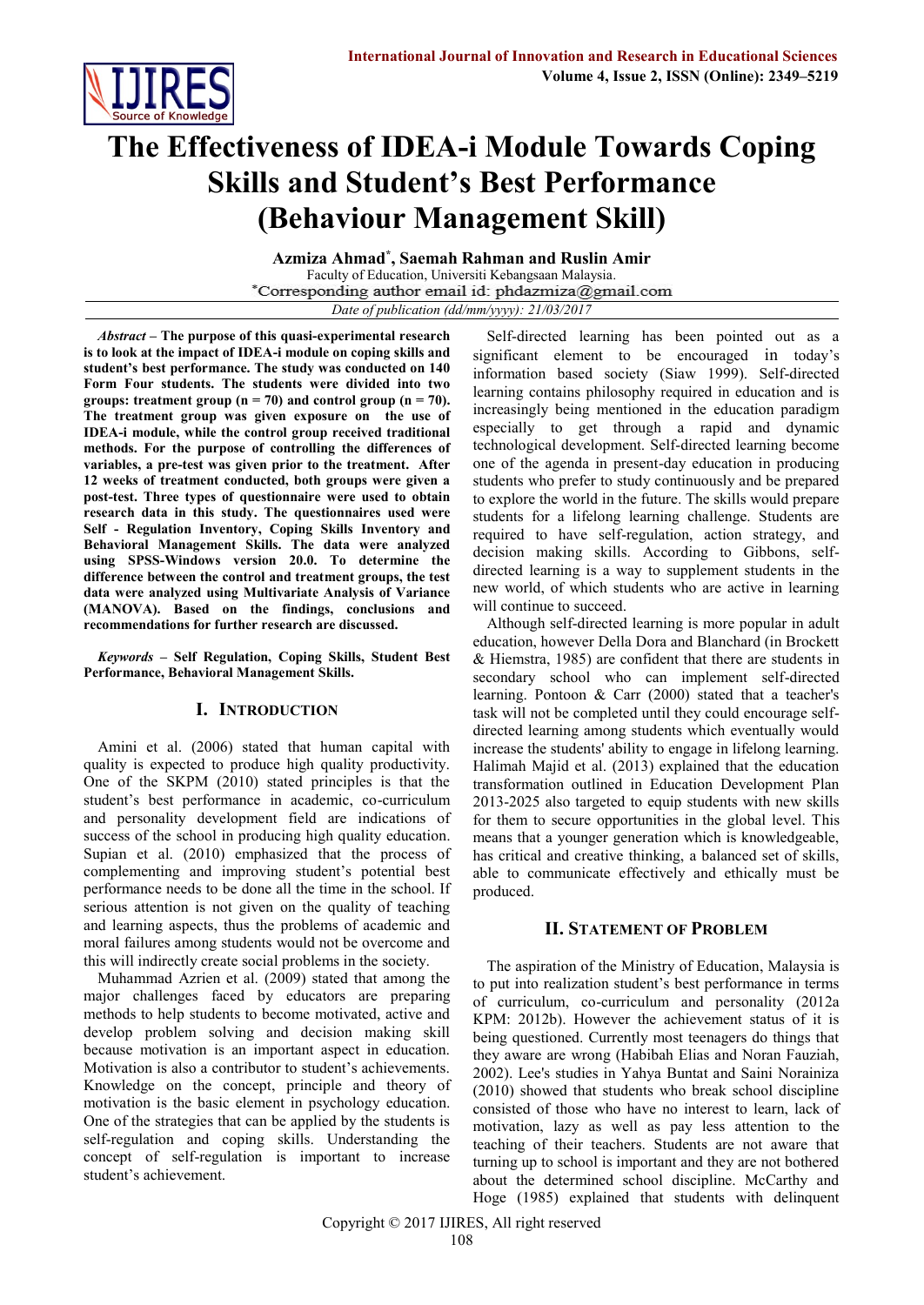

behaviors have low self-esteem. Students who look down upon themselves often show rebellious behavior of not following the rules.

A study by Mohammad Azrien et al. (2009) found that self-regulation is very important to increase students' achievements. A student should be motivated to use strategies and think in line with actions made. In the context of education and academic achievements, a student is required to have correct views on the ability, skill and knowledge to complete learning tasks besides being required to place expectation in obtaining higher grades based on assignments given. Teachers should plan and set suitable teaching activities along with the objectives, atmosphere and teaching methods.

Studies carried out by previous researchers such as Boekaerts (1997), Pintrich (1994), Winne (1995), and Zimmerman (1989) focused on students' self-regulation and academic achievement among college and universtiy students. Meanwhile studies relating to student's best performance (personality or moral) conducted by researchers concentrated more on the moral concept comparatively (Ab Halim, 2000; Ab Halim & Zarin; Khadijah, 2003), a study on teachers' failure to play a high moral model to students (Wan Bakar 1991), a study on the needs of Islamic Moral Education (Asmawati 2000; 2005), a study on Islamic Education learning strategies and appreciation of moral values for secondary school students (Azhar, 2006) and a study on building the contents of moral curriculum for training teachers (Zaharah 2008).

As a conclusion, students get involved with delinquency behavior because of not having a good personality, academic achievement that is not excellent and no knowledge of coping skills and yet to master the behavior management skill. It is hard to put into realization the student's best performance with such delinquency behavior (Mohd Asran, 2011). Therefore, this study will prove that self-regulation can be enhanced with coping skills and student's best performance. Therefore, this study focuses on IDEA-i module effectiveness towards coping skills and student's best performance of secondary school students in Malaysia. This study is very important to be carried out as its implementation gives positive impact to teachers, parents and the Ministry of Education, Malaysia as well as the students generally, in shaping a more meaningful future. The aim of this study is to identify method that is suitable to help tackle issues of behavioral problems in students in terms of how they can be assisted to enhance their self-regulation skill, coping skills and further support the Ministry of Education's aspiration in producing students with good performance.

# **III. RESEARCH OBJECTIVES**

Among the objectives aimed to be achieved in this study are:

- a) Identify the differences of self-regulation between groups
- b) Identify the differences of coping skills between groups

c) Identify the differences of student's best performance (behavior management skill) between groups.

# **IV. OPERATIONAL DEFINITIONS**

## *4.1 Self-Regulation*

In this study self-regulation refers to youth selfregulation in terms of emotional resilience, active action, adaptation, perseverance and self-monitoring (Moilanon, K.L, 2007). Youth emotion resilience refers to how a youth controls his or her emotion during anger or when being emotionally challenged. Acting actively means youth who can be determined in managing tasks and able to tackle difficult situations. Adaptation means how youth act flexibly even in uncertain conditions. Perseverance is when youth can control themselves physically or emotionally from any interference in achieving their goals. Self-monitoring on the other hand means profound youth who evaluate their own actions. Therefore, the module that will to be built and used will contain basic concepts.

## *4.2 Coping Skills*

In this study, coping skills refer to the term coping stategy (SDT) used to explain someone's way of acting in facing stressful situations. Hence inventory adapted from F.J Cano Garcia et al. (2007) contains eight SDT factors namely, (1) solving problems, (2) self critic, (3) expression of feelings or emotions, (4) hopeful mind, (5) social support, (6) restructuring mind, (7) preventing problems, and (8) self isolation or withdrawal.

*4.3 Student's Best Performance*

The main focus of student's best performance in this study is to acquire knowledge and develop the mastery of skill and show self development skill for the future. Skill assessed is behavior management skill (Zakri Abdullah, 2013). There is a three-dimension aspect in behavior management skill namely planning, monitoring and evaluation.

## **V. CONCEPTUAL DESIGN**

Conceptual framework of this study can be seen in Table 1. The main focus of this study is to look at the IDEA-i Module effect on coping skills and student's best performance. The hypothesis in this study is that there is no significant difference of self-regulation based on groups, there is no significant difference of coping skills based on groups and there is no significant difference of student based performance based on groups. Hence, the studies related to IDEA-i module effect on coping and student's best performance will be examined. It is hoped that the produced module will give big impacts to students, teachers and individuals who use the module. Major variables in the study include self-regulation variable, coping strategy and student's best performance.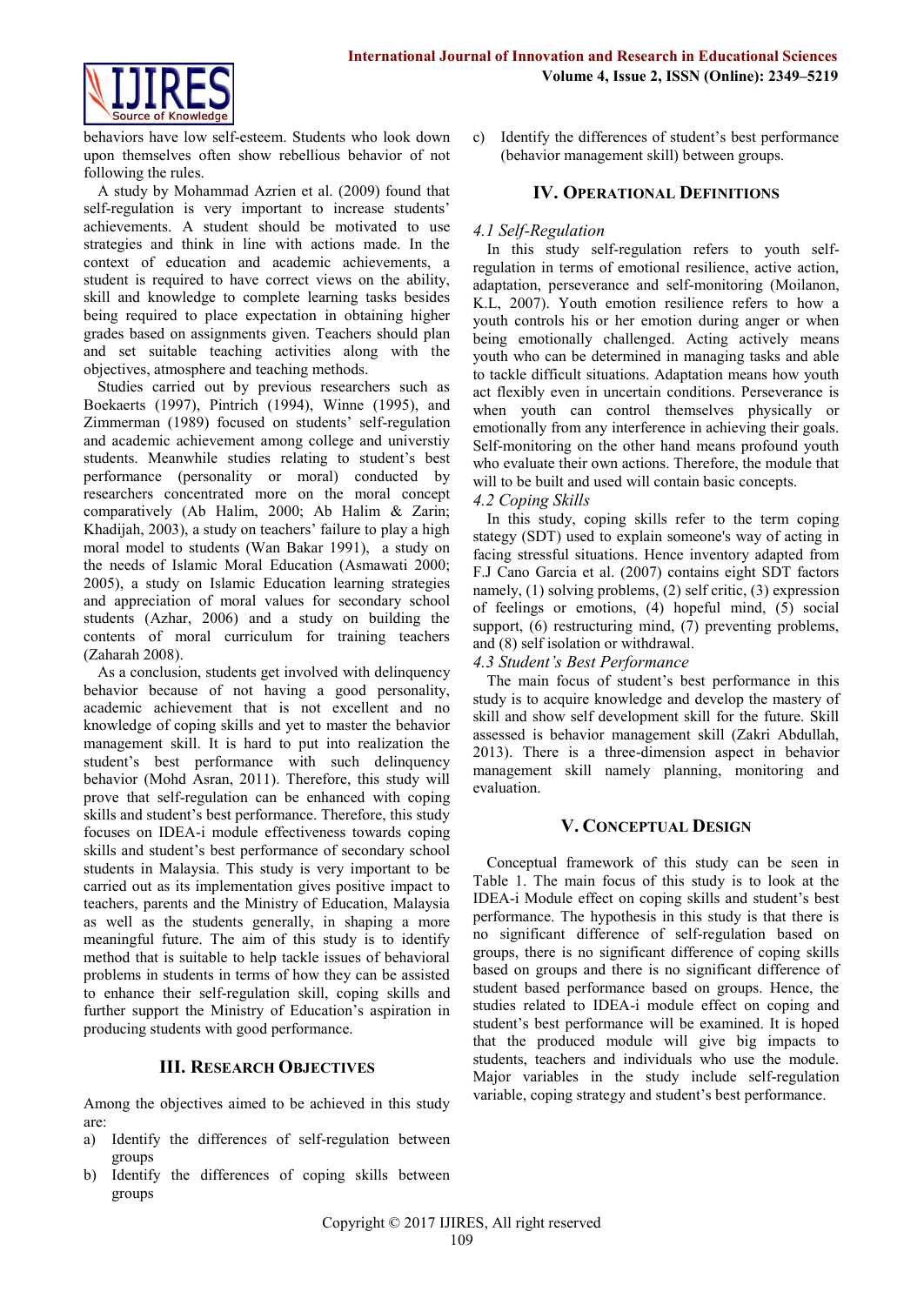



Fig. 1. Conceptual Design of IDEA-i Module effectiveness on Coping Skills and Student's Best Performance

## **VI. METHODOLOGY**

## *6.1 Sample and Data Analysis Method*

Research respondents consisted of a group of Form Four students. The sample comprised Form Four students who were from middle-class families and used existing class. Respondents consisted of 70 students in the treatment group and 70 students in the control group. Students possessed average level of achievement. Mohd Majid Konting (2000) mentioned that researcher is encouraged to use sample size exceeding of 30 respondents in an experimental group.

Since this research involved test on variables attached through pre and post research, hence the data of pre and post research were analyzed using the MANOVA statistics. Hair et al. (1997) stated that the MANOVA analysis is suitable to be used to analyse data from experimental and quasi experimental. The researcher used the MANOVA analysis to analyse data in this research. MANOVA analysis is seen to be more suitable because it has higher influence and strength to reduce existing bias before treatment is given.

Multivariate Analysis of Variance (MANOVA) is used to examine whether there is a difference between the control group and the treatment group. This statistical analysis analyses the difference in self-regulation score, coping skills and student's best performance towards the treatment group and control group. External variable is a variable that can influence the score of dependent variable (Pallant, 2001; Gay 2000). Since this study involved tests on variables tied by pre and post studies, hence the data open study and post study were analyzed using the MANOVA statistics. Hair et al. (1997) stated that the MANOVA analysis is an analysis suitable to evaluate experimental and kuasi experimental research data. In this study the researcher analyses data using the MANOVA analysis. MANOVA analysis is more suitable because it have higher power and the strength to reduce bias that exists before the treatment is given.

#### *6.2 Instruments*

Table 1 shows the instruments used in this study. There are 3 questionnaires used namely self-regulation questionnaire, coping skills questionnaire and student's best performance questionnaire (behavior management skill). The number of items has also been stated in Table 1.

| Table 1: Research Instrument |      |  |  |  |  |
|------------------------------|------|--|--|--|--|
| Ouestionnaire                | Item |  |  |  |  |
|                              |      |  |  |  |  |
| Self-regulation              | 18   |  |  |  |  |
| Coping Skill                 | 40   |  |  |  |  |
| Management Skill             | 18   |  |  |  |  |

#### **VI. IDEA-I MODULE**

In this study, the researcher developed a module based on the module development procedure suggested by Russell (1994). IDEA-i means, i- **I**dentify the problem, D-**D**evelop alternatives, E- **E**xecute a solution, **A**-Assess the results. Inspiration means new ideas produced after the implementation activity in the IDEA-i Module. Each student in the treatment group had to complete activities in the IDEA-i Module using the IDEA-i method. There are ten activities inthe IDEA-i module. The IDEA-i module was built based on the self-regulation construct suggested by Moilanen K. L. (2007). The constructs are emotional resilience, active action, adaptation, perseverance and self monitoring. The validity of IDEA-i Module exceeded 80%. Tuckman and Waheed (1998) in Sidek Mohd Noah & Jamaluddin Ahmad (2005) explained that the mastery level and achievement of 70% are considered to have mastered or reached high level of achievement. This point of view is also supported by Abu Bakar Nordin (1995). IDEA-i module reliability is 0.95. This shows that the reliability coefficient of IDEA-i Module is very high and can be well accepted in accordance with Hopkins's (1998) opinion.

## **VIII. RESEARCH FINDINGS AND DISCUSSION**

#### *8.1 Reliability of Research Instrument*

A high reliability test will produce a decision that is almost the same when the same test is managed at a different time (Mohammad Majid Konting, 2000). A test can be trusted if the test can measure something that is to be measured consistently. Through pilot study too, suitability and item accuracy, language, student's understanding on question and format used can be identified (Mohd Majid 2000; Wiersma 2000). In this study, the researcher conducted a pilot test on 30 students. Cronbach alpha value can be seen in Table 2. Anastasi (1997) stated that certain research tool is considered good if the reliability value is in the range of 0.8 to 0.9. According to Mohd Najib (1999), value 0.8 and above have high reliability.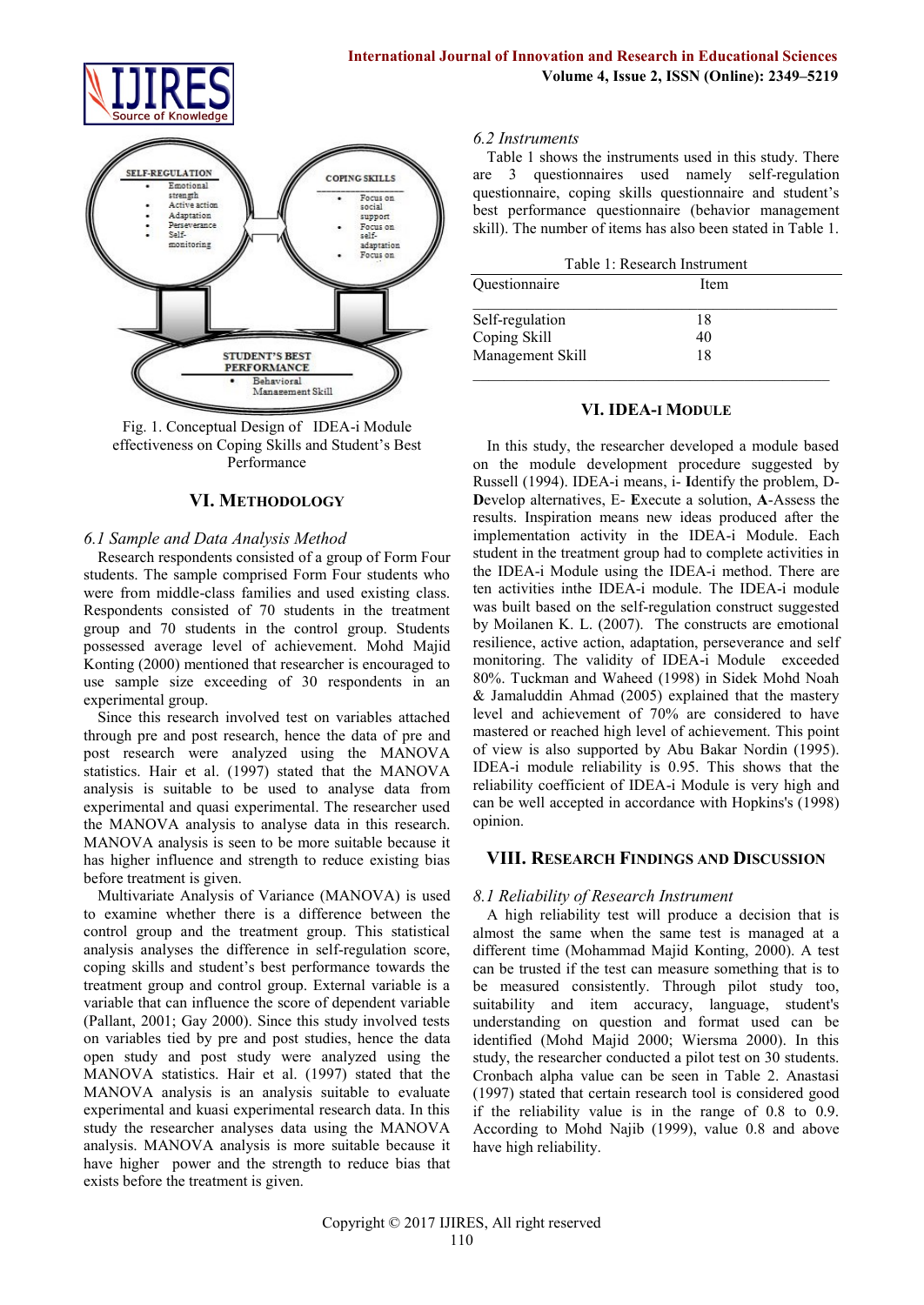

Table 2: Alpha Cronbach Research Instrument Value

| <i><u><b>Ouestionnaire</b></u></i> | Alpha Cronbach Value |
|------------------------------------|----------------------|
| Self-regulation                    | 0.822                |
| Coping Skills                      | 0.926                |
| Behavioral Management Skill        | 0.877                |

## *8.2 Post Test Analyses*

# *8.2.1 Is there student self-regulation difference between groups?*

Box's M Test Result showed that the data fulfilled covariance equality condition of the MANOVA test (Chua, 2011). M Box's Test Result in Table 4, shows an insignificant result,  $[p=0.000, p< 0.001]$ . According to Pallant (2011), MANOVA analysis can still be continued by looking at Levenes's, Test p> .05.

Table 3 : Student's Self-Regulation Box's M Test Results

|        | .     |     |                 |     |  |
|--------|-------|-----|-----------------|-----|--|
| 54.889 | 3.517 | -15 | 76677.158 0.000 |     |  |
| Box' M |       |     |                 | S12 |  |

\*Significant at p> .001 level.

Levene's Test of Equality of Error Variance tested whether variance between categories in dependent variables would lean across categories in independent variables and found it to be the same. Test results in Table 4 show that five dependent variables are significant at p> .05. The variables are emotional resilience ( $p = 0.180$ ,  $p >$ .05), active action ( $p=0.245$ ,  $p>0.5$ ), adaptation ( $p=$ 0.095, p > .05), perseverance (p=0.135, p > .05) and selfmonitoring ( $p=0.220$ ,  $p> 0.05$ ). Due to this analysis MANOVA can be continued.

Table 4: Levene's Test Results for Self-regulation

| Self-Regulation               | sig.  |
|-------------------------------|-------|
| <b>Emotional Resilience</b>   | 0.180 |
| <b>Active Action</b>          | 0.245 |
| Adaptation                    | 0.095 |
| Perseverance                  | 0.135 |
| Self-monitoring               | 0.220 |
| * significant at p> .05 level |       |

Table 5 shows that  $[F(1,138 = 0.673] \text{ p} < .05$ . Hence self-regulation is at a significant level. MANOVA analysis can be continued.

Table 5: Wilks' Lambda Results for Student's Self

| regulation             |  |       |     |     |       |  |
|------------------------|--|-------|-----|-----|-------|--|
| Variable Wilks' lambda |  |       | df1 |     | S12   |  |
| Self-regulation        |  | 0.673 |     | 138 | 0.000 |  |
|                        |  |       |     |     |       |  |

\* Significant at p< .05 level

Overall, based on the results of the MANOVA analysis, the researcher rejected null hypothesis and reported that there is a significant difference between groups. MANOVA analysis in Table 6 shows that overall there is a significant difference of self-regulation between treatment group and control group. The significant dimensions are emotional resilience  $[F(1,138) = 5.944, p<$ 

.05] active action  $[F(1,138) = 31.088, p < .05]$ , adaptation [F(1,138) =28.606, p< .05], perseverance [F(1,138) =13.975, p< .05], and self-monitoring  $[F(1,138) = 16.786]$ , p< .05].

| Self-regulation        | Group             | N  | Mean  | Sig   |  |
|------------------------|-------------------|----|-------|-------|--|
| Emotional resil        | Treatment         | 70 | 3.437 | 0.016 |  |
|                        | Control           | 70 | 3.166 | 0.666 |  |
| <b>Active Action</b>   | Treatment         | 70 | 4.038 | 0.000 |  |
|                        | Control           | 70 | 3.405 | 0.715 |  |
| Adaptation             | Treatment         | 70 | 3.995 | 0.000 |  |
|                        | Control           | 70 | 3.410 | 0.718 |  |
| Perseverance           | Treatment         | 70 | 3.771 | 0.000 |  |
|                        | Control           | 70 | 3.233 | 0.614 |  |
| Self-monitoring        | Treatment         | 70 | 3.648 | 0.000 |  |
|                        | Control           | 70 | 3.233 | 0.633 |  |
| $\cdot$ $\sim$<br>ີ∽ ~ | $\cdots$ $\cdots$ |    |       |       |  |

\* Significant at p< .05 level

The analysis of MANOVA test on self-regulation dimension showed that there are significant differences in terms of emotional resilience  $[F(1,138) = 5.944, p < .05]$ active action  $[F(1,138) = 31.088, p< .05]$ , adaptation [F(1,138) =28.606, p < .05], perseverance [F(1,138)  $=$ 13.975, p < .05], and self-monitoring [F(1,138) = 16.786, p< .05]. This decision shows that there is a significant difference of self-regulation between groups. By referring to the mean value for every dependent variable between control group and treatment group based on emotional resilience dimension (mean score: control= 3.17; treatment: 3.44), active action (mean score: control= 3.41; treatment: 4.04), adaptation (mean score: control= 3.41; treatment: 4.00), perseverance (mean score: control= 3.23; treatment: 3.78), and self-monitoring (mean score: control= 3.23; treatment: 3.65), this study clearly proved that the group who used IDEA-i Modul has a high selfregulation level.

## *8.2.2 Is There a Difference in Coping Skills Between Groups?*

Box's M Test Result showed that the data fulfilled covariance equality condition of the MANOVA test (Chua, 2011). Box's M Test Result in Table 7 shows a significant result  $[p=0.007, p> 0.001]$ . Hence the MANOVA analysis can be continued.

Table 7: Box's M Test Results for Coping Skills

| Box' M       | df1                            | df2       | SIg   |
|--------------|--------------------------------|-----------|-------|
| 64.363 1.678 | 36                             | 64080.275 | 0.007 |
|              | * Significant at p> .001 level |           |       |

Levene's Test of Equality of Error Variance tested whether variance between categories in dependent variables would lean across categories in independent variables which will be found to be the same. Table 8 shows the test results showed that eight dimensions is significant at  $p > 0.05$ . The dimensions are problem solving  $(p=0.879, p> .05)$ , self-criticism ( $p=0.313, p> .05$ ), expressing ( $p= 0.634$ ,  $p> .05$ ), hopeful mind ( $p=0.994$ ,  $p>$ .05). Social Support ( $p=0.495$ ,  $p>0.05$ ), structure thinking (  $p= 0.694$ ,  $p> .05$ ), prevent problems ( $p=0.247$ ,  $p> .05$ ) and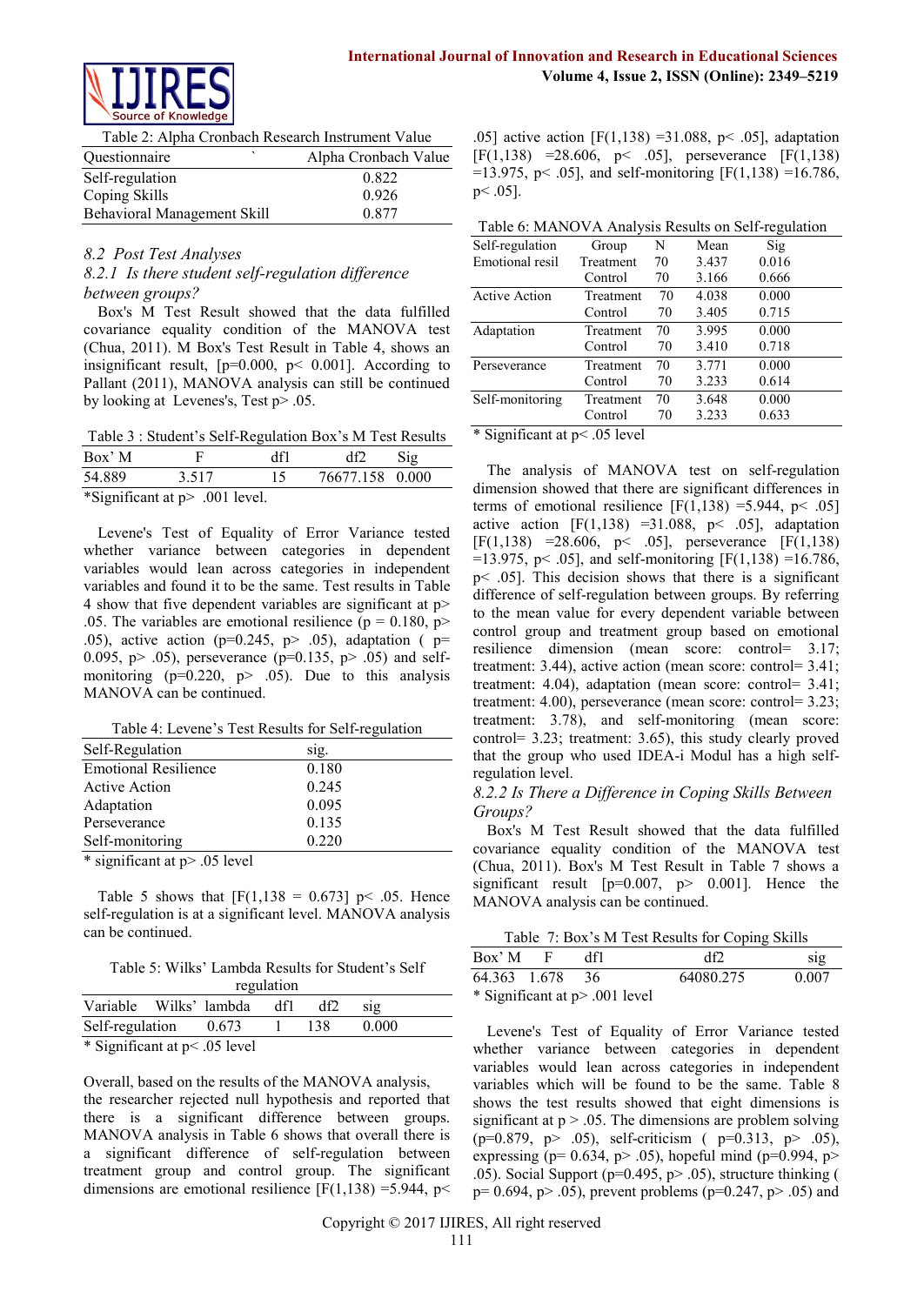

isolate-self ( $p=0.247$ ,  $p> .05$ ) Hence, the MANOVA analysis can be continued.

|  |  | Table 8: Levene's Test Results for Coping SkillS |  |  |
|--|--|--------------------------------------------------|--|--|
|--|--|--------------------------------------------------|--|--|

| F                       | df1 | df2 | sig   |  |
|-------------------------|-----|-----|-------|--|
| 0.023                   |     | 138 | 0.879 |  |
| 1.026                   |     | 138 | 0.313 |  |
| 0.228                   |     | 138 | 0.634 |  |
| 0.000                   |     | 138 | 0.994 |  |
| 0.469                   |     | 138 | 0.495 |  |
| Structure Thinking 0.15 |     | 138 | 0.694 |  |
| Prevent Problems 0.565  |     | 138 | 0.247 |  |
| 1.353                   |     | 138 | 0.247 |  |
|                         |     |     |       |  |

\* Significant at p> .05 level

Table 9 shows that the formula -  $[F(1,138 = 0.924] \text{ p}$ .05. Hence, coping skills are at its significant level. MANOVA analysis can be continued.

Table 9: Wilks' Lambda Results on Coping Skill

| Variable Wilks' lambda dfl        |  |     | S1 <sub>2</sub> |
|-----------------------------------|--|-----|-----------------|
| Self-regulation 0.924             |  | 138 | 0.000           |
| $*$ Significant at P $<$ 05 level |  |     |                 |

Significant at  $P \leq .05$  level

Overall, based on MANOVA analysis results, the researcher rejected null hypothesis and reported that there is a significant difference of coping skill between groups. MANOVA analysis in Table 10, shows that overall, there is a significant difference of coping skill between control group and treatment group. Significant dimension is problem solving  $[F(1,138) = 5.381, p < .05]$  self-criticism  $[F(1,138) = 0.045, p < .05]$ , expressing  $[F(1,138) = 1.416,$ p< .05], hopeful mind [F(1,138) =5.859, p< .05], social support  $[F(1,138) = 5.284, p< .05]$  restructuring thinking [F(1,138) =4.492, p< .05], prevent problems [F(1,138)  $=0.695$ , p < .05] and isolate-self [F(1,138) =0.433, p < .05].

Table 10: MANOVA Analysis Test on Coping Skills

| Coping Skill    | Group        | N  | Min   | Sig   |
|-----------------|--------------|----|-------|-------|
| Problem Solving | Treatment 70 |    | 3.500 | 0.038 |
|                 | Control      | 70 | 3.154 | 0.874 |
| Self-criticism  | Treatment    | 70 | 2.803 | 0.000 |
|                 | Control      | 70 | 2.780 | 0.661 |
| Expressing      | Treatment    | 70 | 2.946 | 0.010 |
|                 | Control      | 70 | 2.817 | 0.681 |
| Hopeful Mind    | Treatment    | 70 | 3.109 | 0.041 |
|                 | Control      | 70 | 2.851 | 0.630 |
| Social Support  | Treatment    | 70 | 3.451 | 0.037 |
|                 | Control      | 70 | 3.089 | 0.913 |
| Restructuring   | Treatment    | 70 | 3.503 | 0.034 |
| Thinking        | Control      | 70 | 3.163 | 0.903 |
| Prevent         | Treatment    | 70 | 2.914 | 0.005 |
| Problems        | Control      | 70 | 2.825 | 0.583 |
| Isolate self    | Treatment    | 70 | 3.140 | 0.003 |
|                 | Control      | 70 | 3.057 | 0.702 |
|                 |              |    |       |       |

\* Significant at p< .05 level

MANOVA test analysis carried out on coping skills dimension showed significant difference in terms of problem solving  $[F(1,138) = 5.381, p < .05]$  self-criticism  $[F(1,138) = 0.045, p < .05]$ , expressing  $[F(1,138) = 1.416,$ p< .05], hopeful mind [F(1,138) =5.859, p< .05], social support  $[F(1,138) = 5.284, p< .05]$  restructuring thinking [F(1,138) =4.492,  $p < .05$ ], prevent problems [F(1,138)  $=0.695$ , p < .05] and isolate self [F(1,138) =0.433, p < .05]. This result shows that there is a significant difference of coping skills between groups. By referring to mean value for every dependent variable between control group and treatment group based on problem solving dimension (mean score: control= 3.15; treatment: 3.50), self-criticism (mean score: control= 2.78; treatment: 2.81), expressing (mean score: control= 2.81; treatment: 2.95), hopeful mind (mean score: control= 2.85; treatment: 3.11), social support (mean score: control= 3.08; treatment: 3.45), restructuring thinking (mean score: control= 3.16; treatment: 3.50), prevent problems (mean score: control= 2.83; treatment: 2.91) and isolates self (mean score: control= 3.05; treatment: 3.14), this study clearly proved that the group who used IDEA-i Module has shown increase in terms of coping skills.

## *8.2.3 Is There Difference in Student's Best*

## *Performance Between Groups?*

#### *i) Behavioral Management Skill*

M Box's Test Result to show that data fulfilled covariance equality condition of MANOVA test (Chua, 2011). M Box's Test Result in Table 11 shows a significant decision with  $[p=0.131, p> 0.001]$ . Hence the MANOVA analysis can be continued.

| Table 11: Box's M Test Results of Student's Best |
|--------------------------------------------------|
| Performance (Rehavioral Management Skill)        |

|         |       |                                                               | Performance (Behavioral Management Skill) |       |
|---------|-------|---------------------------------------------------------------|-------------------------------------------|-------|
| Box's M |       | df1                                                           | df2                                       | sig   |
| 10.086  | 1.641 |                                                               | 137979.170                                | 0.131 |
|         |       | $\star$ C <sub>ran</sub> iC <sub>cantat</sub> $\sim$ 001 land |                                           |       |

\* Significant at p> .001 level

Levene's Test of Equality of Error Variance tested whether variance between categories in dependent variables across categories in independent variables is the same. Test results in Table 12, show that threedimensional behavior management skill is significant at p> .05. Those dimensions are planning ( $p= 0.700$ ,  $p> .05$ ), monitoring ( $p=0.653$ ,  $p>0.05$ ) and evaluation ( $p=0.627$ , p > .05). Therefore MANOVA analysis can be continued.

Table 12: Levene's Student's Best Performance Test Results (Behavioral Management Skill)

| Variable                                    | df1 | df2 | SIg   |
|---------------------------------------------|-----|-----|-------|
| Planning 1.150                              |     | 138 | 0.700 |
| Monitoring 0.203                            |     | 138 | 0.653 |
| Evaluation 0.238                            |     | 138 | 0.627 |
| $\frac{*}{*}$ Cignificant at $n > 05$ level |     |     |       |

Significant at  $p$  > .05 level.

Table 13 shows that  $[F(1,138 = 0.764] \text{ p} < .05 \text{ behavior}$ management skill is at significant level. Analysis of MANOVA can be continued.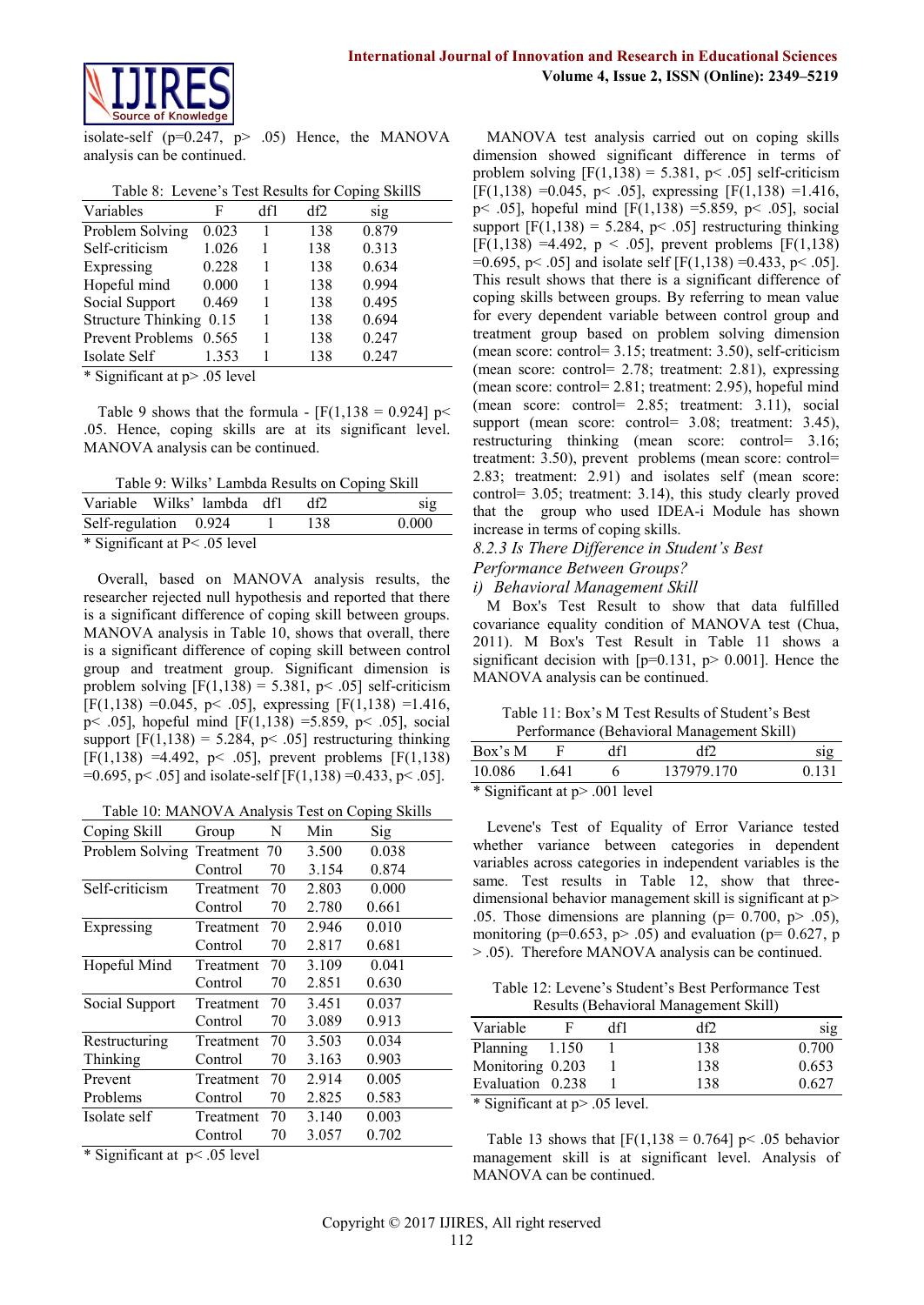

Table 13: *Wilks' Lambda* Test Results on Student's Best Performance (Behavioral Management Skill)

| Variable                      | Wilks' lambda | S12   |  |  |  |
|-------------------------------|---------------|-------|--|--|--|
| <b>Behavioral</b>             | 0.764         | 0.000 |  |  |  |
| Management                    |               |       |  |  |  |
| Skill                         |               |       |  |  |  |
| * Significant at p< .05 level |               |       |  |  |  |

MANOVA analysis in Table 14 shows that overall; there is a significant difference in student's best performance (behavior management skill) between the control group and treatment group. Significant dimension is planning  $[F(1,138) = 15.967, p < .05]$  monitoring  $[F(1,138) = 27.884, p < .05]$ , and evaluation  $[F(1,138) =$  $42,186, p \leq .05$ ].

Table 14: Student Best Performance MANOVA Analysis (Behavioral Management Skill)

| Behavioral<br>Management Skill | Group     | N  | Min     | Sig   |
|--------------------------------|-----------|----|---------|-------|
|                                | Treatment | 70 | 4.101   | 0.000 |
| Planning                       | Control   | 70 | 3.760   | 0.513 |
|                                | Treatment | 70 | 4 1 0 1 | 0.000 |
| Monitoring                     | Control   | 70 | 3.620   | 0.555 |
|                                | Treatment | 70 | 4 2 6 1 | 0.000 |
| Evaluation                     | Control   | 70 | 3.157   | 0.639 |
|                                |           |    |         |       |

\* Significant at p< .05 level

Overall, based on the MANOVA analysis results, the researcher rejected null hypothesis and reported that there is a significant difference of student's best performance (behavior management skill) between groups. The analysis of MANOVA test carried out showed that there is significant difference in terms of planning  $[F (1,138) =$ 15.967, p< .05], monitoring [F(1,138) =27.884, p< .05] and evaluation  $[F(1,138) = 42,186, p< .05]$ . This result shows that there is a significant difference of student's best performance (behavior management skill) between groups. By referring to the mean value for every dependent variable between control group and treatment group based on planning dimension (mean score: control= 3.76; treatment: 4.10), monitoring (mean score: control= 3.62; treatment: 4.10) and evaluation (mean score: control= 3.16; treatment: 4.26. This study clearly proved that the usage of IDEA-i Modul can improve student's best performance (behavior management skill).

# **IX. CONCLUSION**

 The findings of this study showed that there is a significant difference of self-regulation, coping skill and student's best performance (behavior management skill) between treatment group and control group. Students with a high self-regulation will have high coping skills and high student's best performance. The results from this study are also pertaining to the IDEA-i module which contains ten activities to be used by secondary students in Malaysia. The implication of this study is that students always use IDEA-i method when they face problems and solve problems creatively. The proposal for follow-up studies is on studies related to student's best performance in different aspects such as leadership skill, as in 5 students' aspirations included in Malaysian Education Development Plan 2013-2025.

## **REFERENCES**

- [1] Abu Bakar Nordin. (1995). *Penilaian afektif (Affective assessment)*. Kajang: Masa Enterprise
- [2] Ab. Halim Tamuri & Khadijah Abdul Razak. (2003). Pengajaran akhlak di sekolah menengah (Moral teaching in middle school): Persepsi pelajar-pelajar (Students' perception. *Prosiding Wacana Pendidikan Islam (Proceedings of Islamic Education Discourse)*.
- [3] Amini Abdullah, Sidek M.N, Azimi Hamzah, Nurizan Yahya, Ezhar Tamam, Halimah Alma, Hanina H. H & Jamiah A. M. (2006). *Kajian audit nilai intergriti staf Universiti Putra (An audit of the integrity values of Universiti Putra staff) Malaysia*. Laporan Teknik (Technical Report). Institut Pengajian Sains Sosial (Institute of Social Sciences Study): Universiti Putera (Prince University) Malaysia.
- [4] Anastasi, A. (1997). *Psychological Testing 7th ed*. New York: Prentice Hall Inc. Humanities Social Sciences.
- [5] Asmawati Suhid.(2005). *Persepsi guru dan pelajar di Selangor terhadap kesesuaian pengagihan komponen adab dan akhlak Islam dalam pendidikan islam kurikulum bersepadu sekolah menengah*. Tesis Dr. Fal, Universiti Putera Malaysia (Perceptions of teachers and students in Selangor on the appropriateness of the distribution of Islamic manners and morals in Islamic secondary curriculum integrated education. Dr. Thesis Fal, University of Prince of Malaysia).
- [6] Azhar Ahmad. (2006). *Strategi pembelajaran pengaturan kendiri pendidikan islam dan penghayatan akhlak pelajar sekolah menengah*. Tesis Dr. Fal, Fakulti Pendidikan, Universiti Kebangsaan Malaysia (Learning strategies for self-regulation of Islamic education and moral values of secondary school students. Dr. Thesis Fal, Faculty of Education, National University of Malaysia).
- [7] Boekaerts, M.(1997). Self regulated learning: A new concept embraced by researches, policy makers, educators, teacher, and students. *Learning and Instruction*, 7, 161-186.
- [8] Brockett, RG & Hiemstra, R.(1985). Bridging the theorypractice gap in self-directed learning. dlm brookfield, s (pynt) self-directed learning: from theory to practice. *New Direction for Continuing Education*, hlm 17-30. San Franciso:Josse-Bass .
- [9] F. J. Cano García, L. Rodríguez Franco, J. García Martínez . (2007). *Spanish version of the Coping Strategies Inventory.*  Faculty of Psychology, University of Sevilla.
- [10] Chua Yan Piaw. (2011). *Kaedah dan statistik penyelidikan (Research methods and statistics) (buku (books) 4)*. Kuala Lumpur: Mc Graw Hill Malaysia Sdn. Bhd.
- [11] Daniel H. Abbott. (2010). Constructing a creative self-efficacy Inventory: a mixed Methods inquiry. Disertasi ph.D. University of Nebraska: Lincoln.
- [12] Gay, L., & Airasian, P. (2000). *Educational research: Competencies for analysis and application (6th ed)*. Ohio: Merrill.
- [13] Hair, J.F. JR., Anderson, R.E., Tatham, R.L. Black, W.C. (1997). *Multivariat data analysis with reading*. Ed. Ke-5. New Jersey: Prentice-Hall, Inc.
- [14] Hopkins, K.D.(1998). Educational and psychological measurement and evaluation. Edisi Kelapan. Boston: allyn and Bacon.
- [15] Gibbons, M. 2002. The Case for self directed learning. Retrieved Ogos 10, 2004 fro[m http://www.](http://www/) media.wiley.com/product\_data/ excerpt.pdf.
- [16] Halimah Majid, Eow Yee Leng & Chuah Beng Ean. (2013). Budaya awal pagi membentuk kemenjadian murid SMK Putrajaya Presint (The early morning culture shaped the student government of Putrajaya Preschool) 11(1). *Seminar Nasional Pengurusan dan Kepimpinan Pendidikan Kali ke‐20 Tahun 2013 (20th Century National Education Management and Leadership Seminar 2013) (2‐4 Julai (July) 2013).*